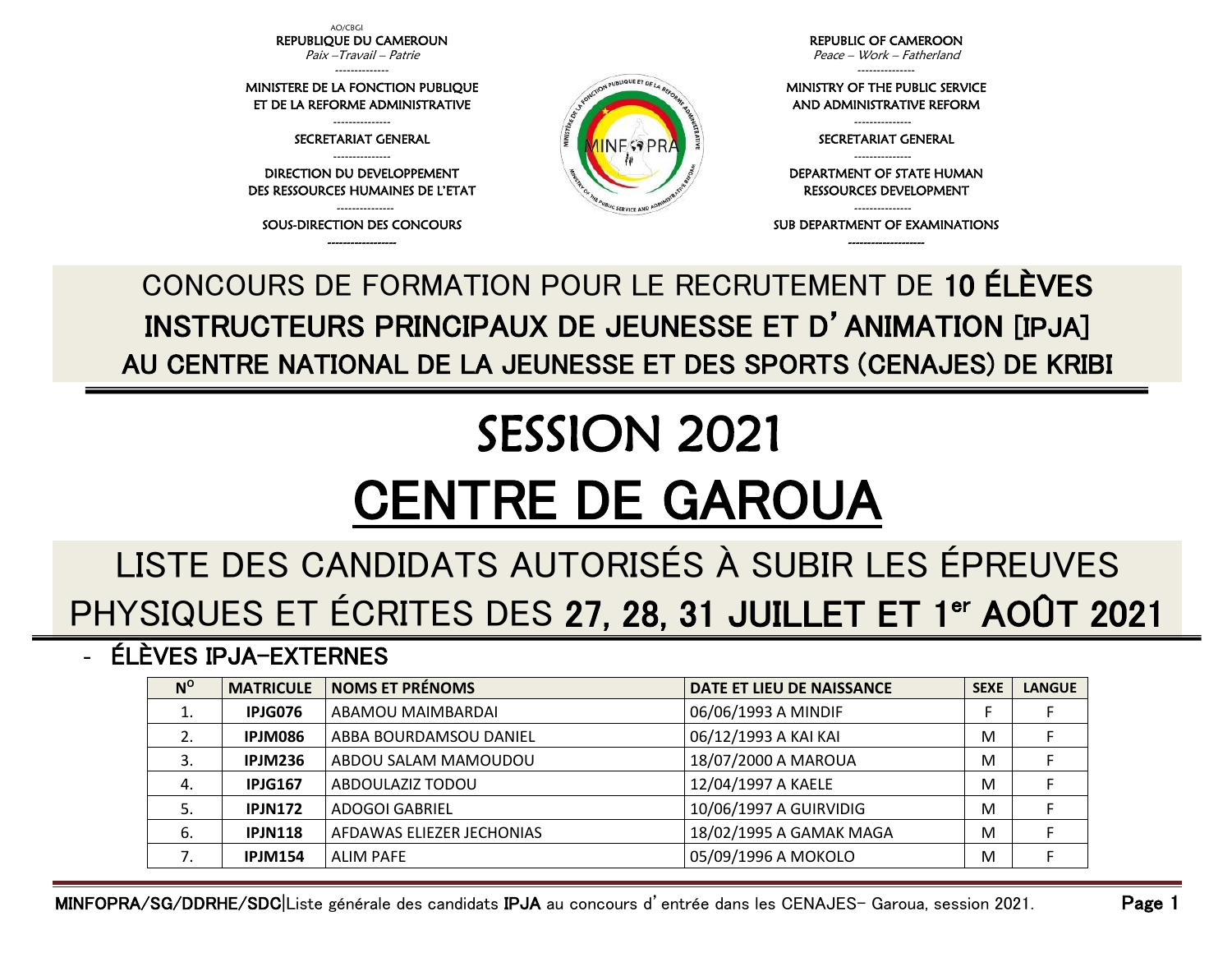| 8.  | <b>IPJM145</b> | BARRATOU MALLOUM OUMATE               | 02/06/1996 A MORA               | F  | F           |
|-----|----------------|---------------------------------------|---------------------------------|----|-------------|
| 9.  | <b>IPJN052</b> | <b>BOUKIE GERMAINE</b>                | 15/06/1992 A GUIDER             | F  | F           |
| 10. | <b>IPJN155</b> | <b>BOUKO NOJOWE EMERENTINE CAROLE</b> | 10/09/1996 A BANKIM             | F  | F           |
| 11. | <b>IPJG105</b> | <b>CHINKA RAISSA</b>                  | 27/08/1994 A PITOA              | F  | F           |
| 12. | <b>IPJN208</b> | DARI ALISSA                           | 18/02/1999 A MOUDI              | M  | F           |
| 13. | <b>IPJG182</b> | DEZOUMBE TAMIBE RICHARD               | 28/11/1997 A GAROUA             | M  | F           |
| 14. | <b>IPJM185</b> | DJONREBA ADELINE                      | 20/12/1997 A BARLANG            | F  | F           |
| 15. | <b>IPJM040</b> | <b>DOURDA EUGENIE</b>                 | 31/12/1991 A KAI KAI            | F  | $\mathsf F$ |
| 16. | <b>IPJG055</b> | <b>EDMOND BOUBA</b>                   | 23/08/1992 A VELE               | M  | F           |
| 17. | <b>IPJM026</b> | <b>FOUMSOU FRANCOIS</b>               | 18/12/1990 A MORA               | M  | F           |
| 18. | <b>IPJG001</b> | HADABI WADJIRI                        | 01/01/1990 A SOLOMOU            | M  | F           |
| 19. | <b>IPJG152</b> | HINIMO JOSUE                          | 10/08/1996 A HOULA-BIBEMI       | M  | F           |
| 20. | <b>IPJM131</b> | <b>IBRAHIM SARAOU</b>                 | 04/11/1995 A MOUTOURWA          | M  | F           |
| 21. | <b>IPJN177</b> | LIKGA VINCENT DE PAUL                 | 24/08/1997 A TCHAMBA            | M  | F           |
| 22. | <b>IPJN170</b> | <b>MAIKERE NATHALIE</b>               | 25/05/1997 A DZIGUILAO          | F  | F           |
| 23. | <b>IPJM254</b> | MAMMA ALPHA BLANDINE                  | 06/06/2002 A KAELE              | F  | F           |
| 24. | IPJG024        | <b>MAMMA SOPHIE</b>                   | 16/11/1990 A GUIDER             | F  | F           |
| 25. | <b>IPJN087</b> | MENWALA FORA JACOB                    | 31/12/1993 A YOUAYE             | M  | F           |
| 26. | <b>IPJM157</b> | MOUHAMMADOU DOUBLA                    | 28/10/1996 A LIMANI             | M  | F           |
| 27. | <b>IPJG070</b> | MOUSSA DJIBRILLA                      | 12/03/1993 A MARA               | M  | F           |
| 28. | <b>IPJG080</b> | <b>NGAYA ROGER</b>                    | 05/07/1993 A GAROUA             | M  | F           |
| 29. | <b>IPJN002</b> | NGOSSAYE ELISABETH                    | 13/01/1990 A KOZA               | F  | F           |
| 30. | <b>IPJN260</b> | NGUEGHO NANFACK LESLY SERENA          | 04/10/2003 A NGAOUNDERE         | F  | F           |
| 31. | <b>IPJG240</b> | NJOMLO BIEYO EMILIENNE ORLEANE        | 17/09/2000 A PITOA              | F  | F           |
| 32. | <b>IPJN201</b> | OIBO DEKO IGOR                        | 10/11/1998 A FIGNOLE            | M  | F           |
| 33. | <b>IPJG126</b> | <b>OUSMANOU MAL GABDO</b>             | 04/07/1995 A BEBERE GUIDER      | M  | F           |
| 34. | <b>IPJN228</b> | PAHDAI RODRIGUE IDRISS                | 12/12/1999 A NGAOUNDERE         | M  | F           |
| 35. | <b>IPJG029</b> | SAIDOU OUMAROU                        | 27/02/1991 A MAYO-OULO          | M  | F           |
| 36. | <b>IPJN117</b> | SELANGAI MISSA BEATRICE               | 12/02/1995 A NGAOUNDERE         | F  | F           |
| 37. | <b>IPJM259</b> | SIAMMA SOUBOURDA STELLA               | 29/09/2003 A MAROUA             | F  | F           |
| 38. | <b>IPJN092</b> | SIROMA ESPOIR MBAAKG                  | 18/02/1994 A MBE                | M  | F           |
| 39. | <b>IPJG149</b> | <b>TIZE ROBERT</b>                    | 13/07/1996 A OURO-KESSOUM LAGDO | M  | F           |
| 40. | <b>IPJG163</b> | TOUMBAYA SALEMON                      | 09/02/1997 A SOULKATA           | M  | F           |
| 41. | <b>IPJG032</b> | <b>WABOUTE GEORGETTE</b>              | 11/06/1991 A GUIDER             | F  | F           |
| 42. | <b>IPJN139</b> | WOULSIPETE JULIENNE                   | 25/01/1996 A YAGOUA             | F. | F.          |